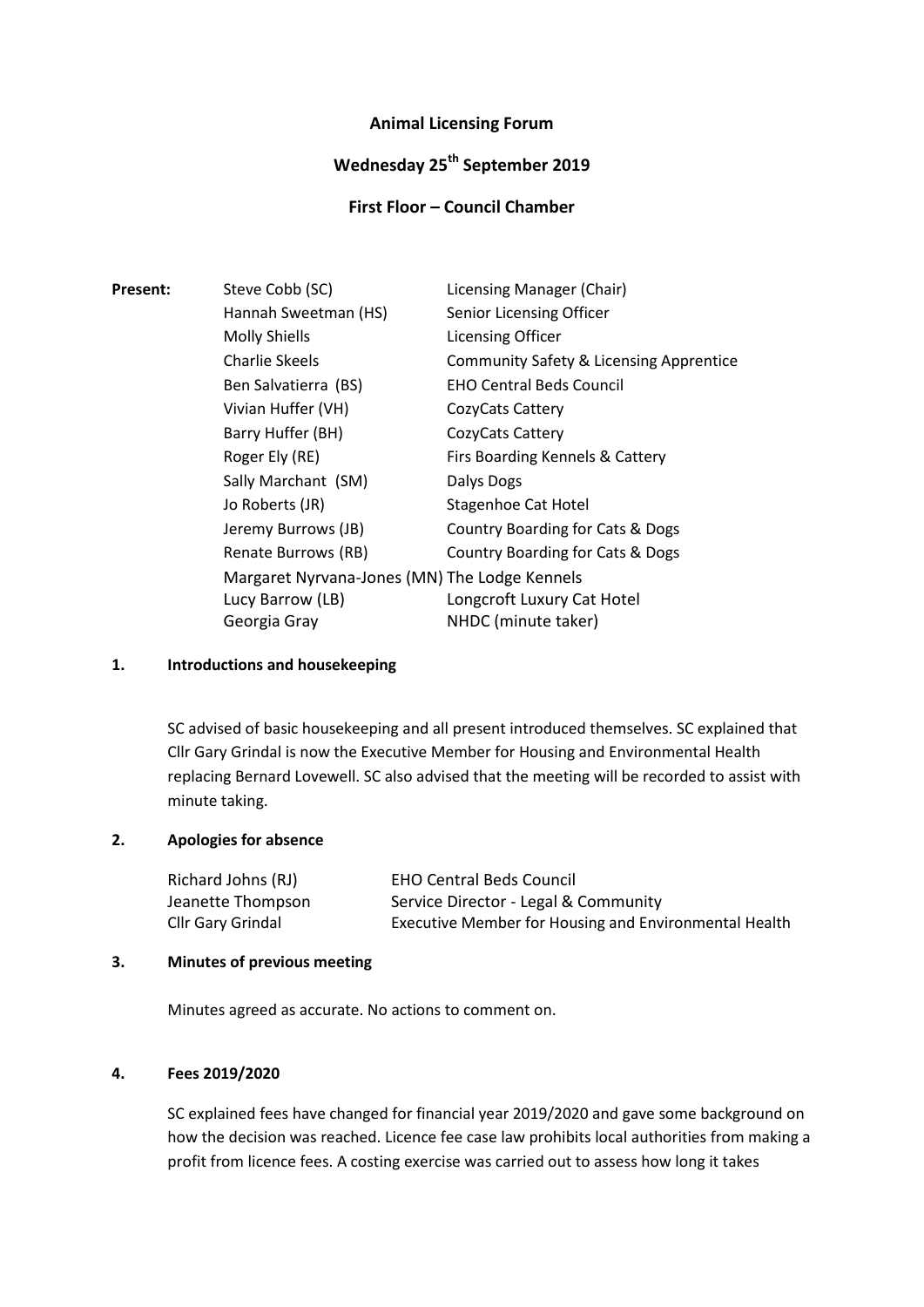licencing officers to process applications taking into account extra requirements needed this year as well as the amount of time Central Beds have spent on North Herts work over the course of 12 months. The costings went to the Service Director and Executive Member for a final decision. There was a previous resolution from the licencing committee which said that the council will not ordinarily subsidise fees and the business should pay what it costs the council to provide the service.

BH could not see any justification for the increase in fees this year. SC advised that the fees reflect the cost and that NHDC would be acting unlawfully if we knowingly overcharged for fees. Additionally, EU legislation has come into place where the fee must be split into application fee and licence fee because at the point of application the licence as well as the length of licence is not guaranteed.

RE questioned if the fees are accurate for future years as during the past year a lot more administration work and visits have had to take place due to the change in regulation and going forward when nominal visits are being made it is not going to reflect this years fee changes accurately. SC explained that times have been calculated based on information provided by BS and RJ for different premises and have been averaged across each application type (making a deduction for the addition work undertaken this year). If next year all premises become 5 star with a 3 year licence the amount of work would decrease and the fees would have to reflect this and if surplus was shown at the end of the 3 years the fees would have to be changed accordingly.

BH wanted to feedback concerns over the idea of any potential overcharging revealed in one year should be refunded in future years as if a business has stopped trading it will not receive their refund. SC advised that this is an ongoing exercise as this is a new licensing regime to ensure fees continue to accurately reflect the council's costs.

BH expresses how noticeable how high North Herts fees are compared to bordering local authorities including Central Beds. SC explains how there are many factors which could reflect this.

JB queried whether the 3 services they offer can be all put into one licence and what does the application fee actually cover. SC advised this can continue and advised how the star rating is determined if they do have a facility with more than one function.

The application fee covers from the point of the initial phone call query, any forms and arrangements needed and the preparation of the licence.

SM queried if the licence fee depends on business size and gave some personal background of business. BS advised it could be something he can raise to DEFRA. SC advised can't make any promises but will look to see if they can incorporate a sliding scale on the fees for the exhibition of animals based on the information given.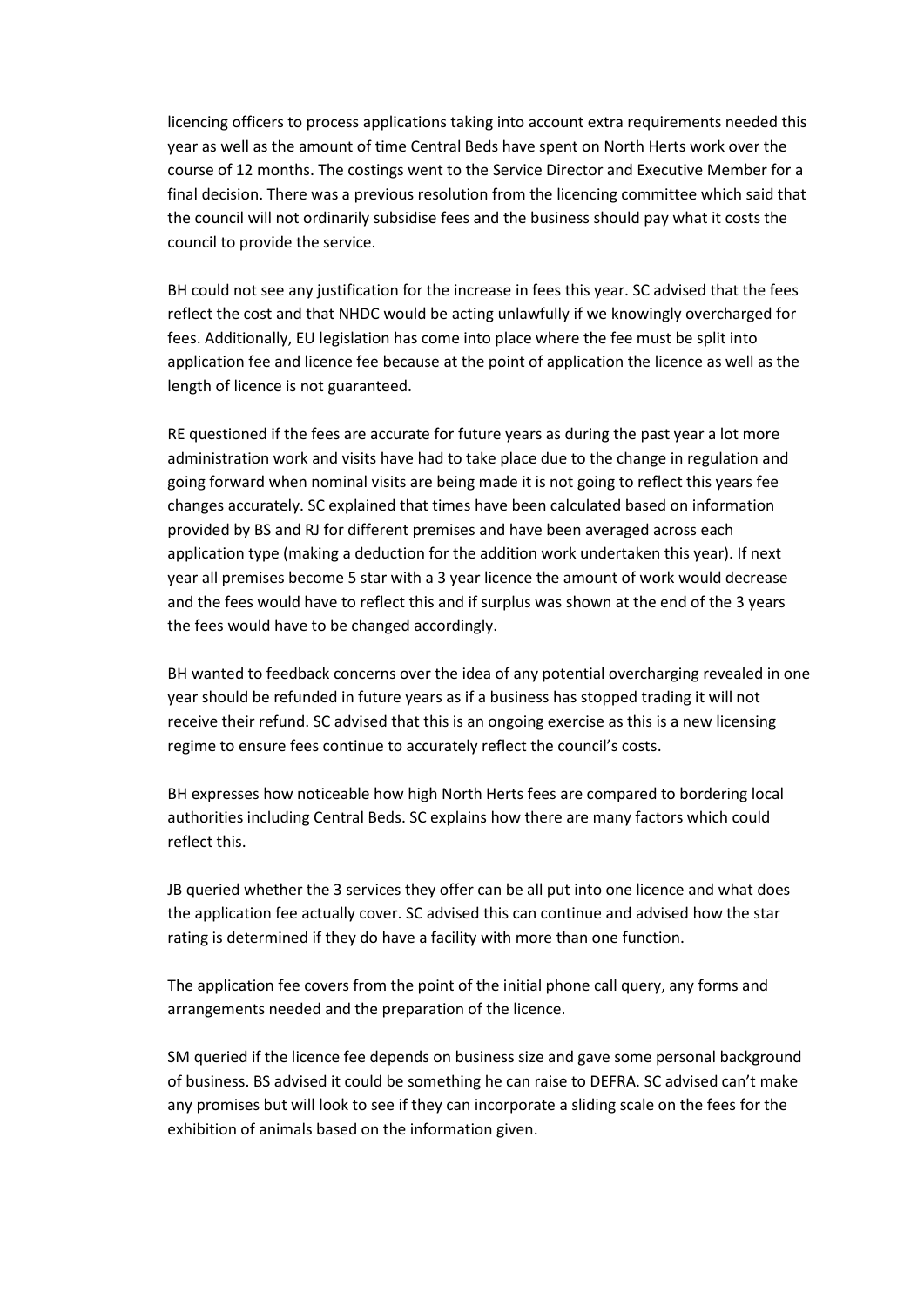LB raised concerns regarding the inconsistencies around the country and whether North Herts are of a higher standard as that would mean the fees are justifiable. SC advised of ratings, HS elaborated on when higher star ratings are given and what factors are taken into account before premises are awarded those higher ratings.

RE raised a query regarding being compliant with the new regulations and BS advised how his premises would be reassessed following the works undertaken. SC confirmed the new rating would be based on the premises as they are at the time of inspection.

#### 5. **Renewals 2019**

HS explained that the renewals process isn't much different to last year apart from a different form. She advised that renewal reminders for 1 year licence holders had been sent out on the morning of the meeting. HS also explained that all of the forms and fees are on the NHDC website, that only the application fee is expected to be paid to start the renewal process, and continued to describe the rest of the process in order to get the licence issued. HS informed that unless any details or changes have taken place at the premises the additional forms previously required have been kept on file so may not be needed for renewal. The licence dates have altered from expiring on  $31<sup>st</sup>$  December and now run from date of issue until licence term ends.

LB asked for clarification of the licence dates to which BS and HS advised of the changes that were brought in from October 2018 meaning that a licence was issued from the date of grant not 1 January as under the previous legislation.

RE advised that the forms on the website are named incorrectly and both cattery and kennel forms are named kennels. HS advised that this would be corrected immediately.

#### 6. **Review/Feedback on the changes**

SC decided to leave this item due to time and broaden item 8.

# 7. **Clarification as to the inspection requirement being more detailed than laid down in the licensing guidance section provided to the trade. (specifically section 5.7 of the conditions)**

RE advised that his interpretations were different to that of the inspecting officer regarding artificial lighting in catteries. RE had queried this with the inspecting officer who had a much more detailed response regarding lux levels compared to the advice given in section 5.7.

SC advised that if premises are being recommended to carry out works the inspecting officer should give a description of what is required to ensure the correct changes are being made. The onus is also on the applicant/licence holder to discuss any proposed works prior to undertaking them if there is any doubt.

RB informed that since the new laws have been implemented it has brought positive changes on their business processes with their staff.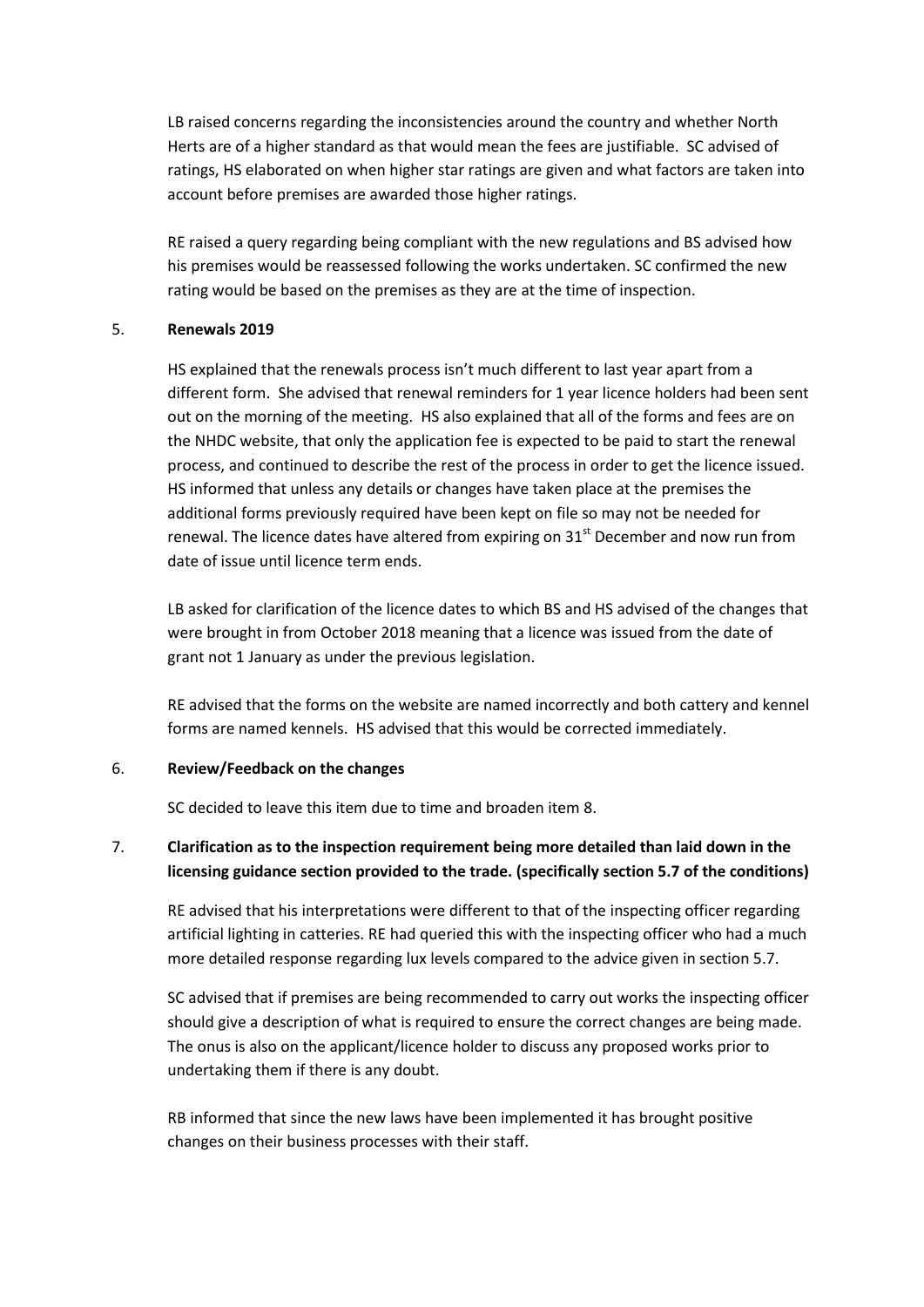RE raised an issue that on the forms they are given headings rather than questions and there was no feedback given on changes. HS encouraged forum members to write to DEFRA as they are listening and making changes based on feedback.

BH suggested that if the inspecting officers see paperwork that could be beneficial to other premises they should share as a template to make it easier to comply with. SC advised that the paperwork owner's consent would be needed in order to do this. RB agreed with the idea of a template and commented on networking between similar businesses. SC advised if anyone present has any documentation that works well for them and are willing to share that could be beneficial to other premises to send through to CBC for appropriate redactions to take place. VH questioned if this would be likely to be in place in time for renewals this year. SC advised unfortunately not but encouraged networking with the other premises with higher ratings.

SC advised that the council would be consulting on a revised animal licensing policy that would clarify some of the anomalies and vagueness of the mandatory conditions. LB raised a concern of 'guidance for the guidance' being dangerous; would it not be better to influence DEFRA to make these changes nationally. HS explained that DEFRA have advised authorities when it comes to conditions and guidance to liaise with your legal teams and to make clear what your authority's interpretation of the condition is. HS also advised of a Herts & Beds working group specifically for the animal welfare changes and interpretations.

#### 8. **Open to forum members to raise concerns/questions**

RB asked if home boarders are happy with the recent changes and SC advised that guidance for home boarding hasn't changed from when it was last issued BS agreed.

BH offers to try and keep a track of any new home boarders as he is aware of the difficulty NHDC have trying to find and contact them. HS explained the difficulties in contacting and that those that have been contacted were unaware of the need for a licence and have now been licensed.

MNJ queried if the same would be happening for dog breeders as there is only one licenced breeder in North Herts. Conversation arose regarding dog breeders with no licence and VH queried the selling of puppies from family dog. HS informed that this situation is looked at on a case by case basis and that the legislation changes make it easier for them to be able to implement the licence.

RE asked for a recap on application and licence process he needs to follow and HS advised.

RE raised a further question between noise levels in premises that keep both cats and dogs as if he was to invest more into a specific side of his own business could it effect the other side. BS advised it is subject to inspection regarding distances between the animals also may be beneficial to get a vet in with acoustics equipment. HS explained that as it is more of a premise specific query a one on one conversation with the inspector would be more beneficial.